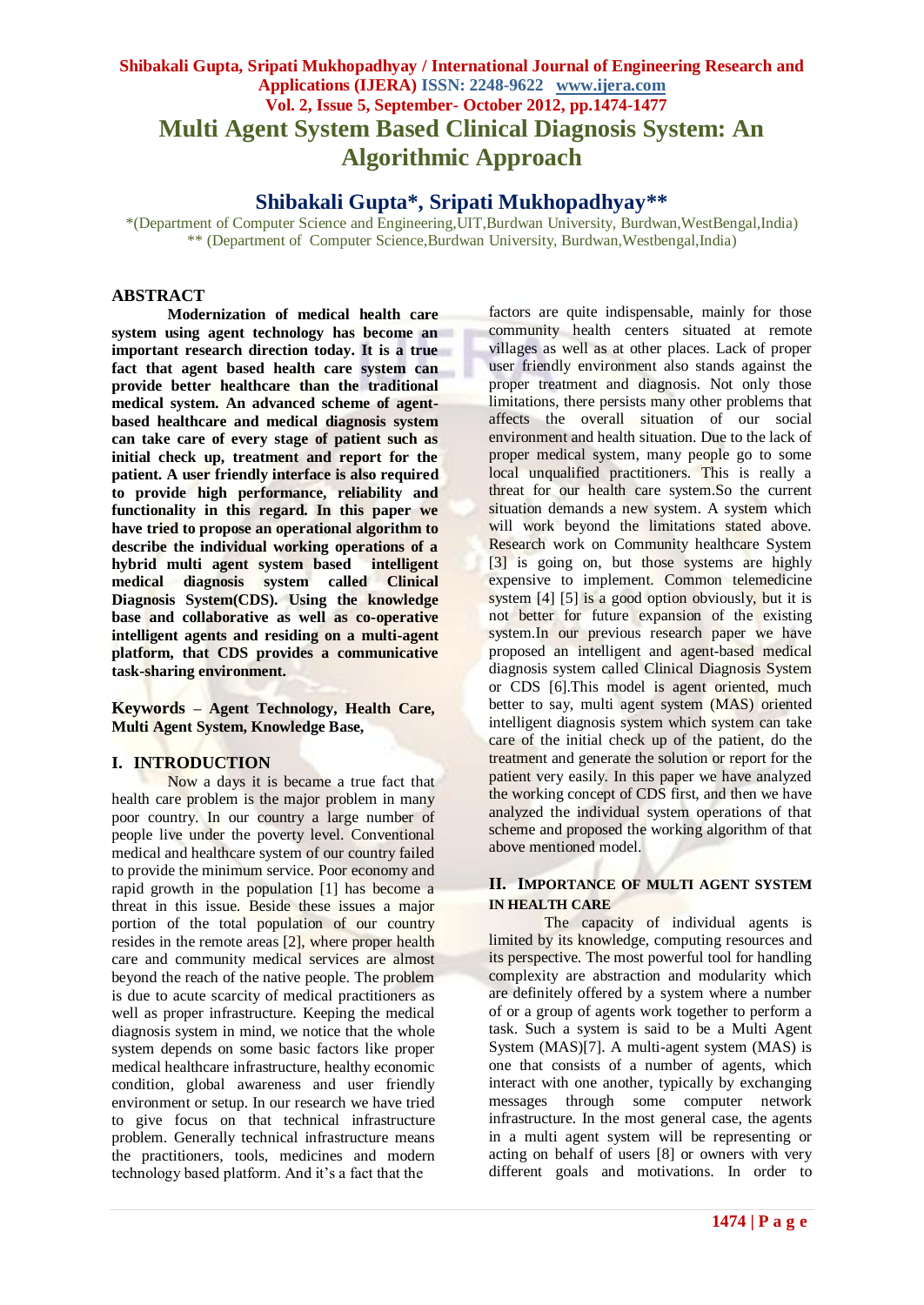### **Shibakali Gupta, Sripati Mukhopadhyay / International Journal of Engineering Research and Applications (IJERA) ISSN: 2248-9622 www.ijera.com Vol. 2, Issue 5, September- October 2012, pp.1474-1477**

successfully interact, these agents will thus require the ability to cooperate, coordinate, and negotiate with each other, in much the same way that we cooperate, coordinate, and negotiate with other people in our everyday lives. Multi Agent Systems offer modularity. Thus, in an attempt to solve more complex real-life problems, the concept of MAS [9] was developed which uses a number of agents working together interactively and solving complex problems successfully.

It has been said that the Multi Agent System acts as the latest Software Engineering paradigm . The Multi Agent Systems can be used specifically when following domains are encountered:

 The domain contains problem that can be decomposed into several sub-problems, which may have some kind of inter-dependencies.[10]

• The knowledge is administered in various places.

 A number of entities need to join their problem-solving abilities, keeping their autonomous nature intact to solve a complex problem.

Keeping all the above in mind we can feel that applying agent-based techniques to the problems in the medical domain can be beneficiary for the civilization. And we think that is the main reasons why Multi Agent Systems are opted as one of the most interesting and effective technologies to solve various health related problems to revolutionize the medical paradigm.

### **III. CORE CONCEPT OF CDS**

The In Clinical Diagnosis System[6], an agent called User Agent (UA) is responsible for taking the user inputs i.e. symptoms from the patients with the help of a user interface. The user interface helps the practitioner or any person engaged in taking the symptom to feed the input as measured form and observation. Duty of this UA is to take patient symptoms in the form of raw data. The UA takes the raw input, and to apply some analysis method upon those data with the help of Master Agent (MA) to convert it to knowledge. This analysis is done with the help of the user interface i.e. the patient symptom form. That knowledge is stored in the Global Knowledge base (G KB). Role of the Master Agent (MA) is to select a specialist doctor agent (SDA) for handling the particular case and handover the case to that specific specialist doctor agent (SDA). The MA has the responsibility to give the task and to provide the proper knowledge from the Global Knowledge base (G KB) to the specialist doctor agents. For each SDA, there is individual local knowledge bases (LKB) associated with them. After having the solution, SDA will give the solution to the Master Agent (MA) and that solution will be stored in the Solution knowledge base (S KB). A report agent will be responsible for generating the report after getting the final

instruction from the master agent. For instance, if a patient will come with symptoms such as high fever with convulsion, headache and weakness etc, the person will take those symptoms with the help of the user interface i.e. the form. User agent will help the person to refine the queries. After getting the queries or symptoms in the measured way, those inputs will be converted to knowledge and will be kept to the Global knowledge base. That knowledge will tell the master agent that the symptoms are likely to be of malaria. Then on the basis of that knowledge, the master agent will select the proper doctor agent. MA will also help SDA to access the global knowledge base. That SDA will then give the proper solution. That solution will also be kept in the Local knowledge bases of each SDA. After getting the particular solution for a particular case, that solution will be stored in form of knowledge at a different knowledge base called Solution knowledge base (S KB). A Report Agent (RA) can access this knowledge base for generating report with the help of MA. After generating the report RA passes it to UA with proper tagging to broadcast the result to the user.



**Fig.1. Architecture of CDS**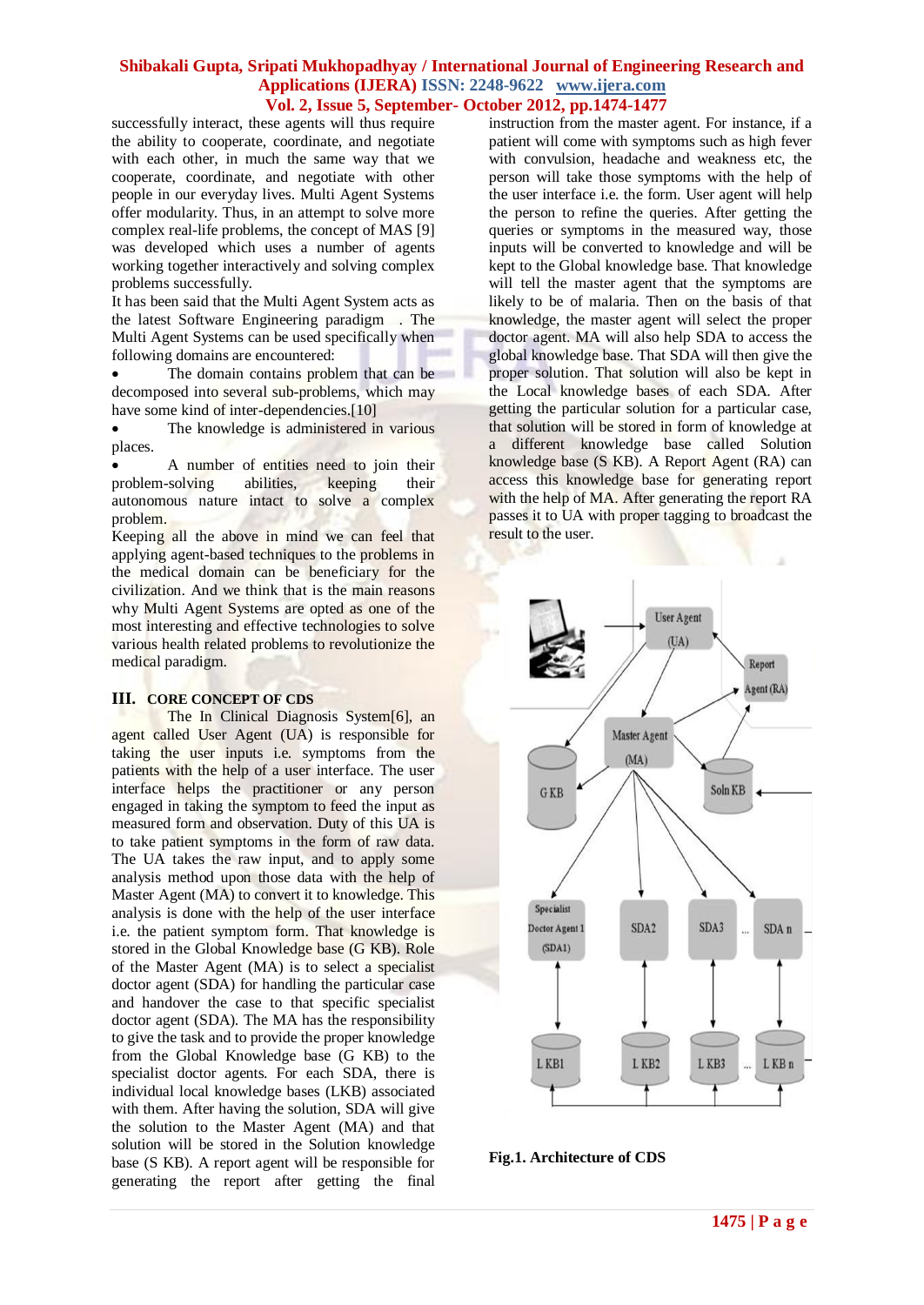## **Shibakali Gupta, Sripati Mukhopadhyay / International Journal of Engineering Research and Applications (IJERA) ISSN: 2248-9622 www.ijera.com Vol. 2, Issue 5, September- October 2012, pp.1474-1477**

## **IV. THE ANALYSIS OF CDS MEDICAL DIAGNOSIS SYSTEM**

The CDS is composed from a set AD U SDA, the union of administrative agents and specialized doctor agent located in different medical sites. AD is the administration agent and it is heterogeneous in nature.AD is composed of master agent (MA) and user agent (UA) and report agent (RA).i.e. AD=MA U UA U RA and SDA is a homogeneous set and it includes all specialized doctor agents i.e.  $SDA = \{SDA_1, SDA_2, \ldots, SDA_n\}.$ This homogeneous set of different doctor agents is capable to help the administration agent AD in the problem solving process. It is assumed that all the participated agents are knowledge based agents and posses the basic features of an agent like belief, desire, intension, task, capability, commitment etc. [11]. Belief means what an agent believes about itself and about its environment. Desire means the willingness to complete the task. Intension is the grade in which the agent wants to end up the task. Task is the mentioned work to be done by an agent. It consists of a set of atomic actions. Commitment means the agent's obligations towards the environment and to itself [11].The arrows used in the figure presents the type  $T = \{T_a, T_{as}, T_{ss}\}\$  of cooperation links between the agents. $T_a$  presents the links between administration agents(UA and MA), T<sub>as</sub> links master agent and specialized doctor agents(MA and  $SDA$ ),  $T_{ss}$  is the cooperation link between different doctor agents. $T_p$  is the diagnosis problem solving capability of the agents.



**Figure 2. CDS medical diagnosis system**

It is assumed that all the member agents has the problem solving capability [12] and in this problem solving aspect we also assumed that the system has the capability  $CA_{\text{cds}}$  and that  $CA_{\text{cds}}$ extends the highest grade (in ideal scenario), i.e. if  $CA_{\text{cds}}$  belongs to a specialization set S  $(CA_{\text{cds}}) = \{S_1,$  $S_2, \ldots, S_n$  then the set should be able to solve all the problem with their own capability. The agents of AD set show the administrative specialization and the agents of SDA flourishes the specialization sets in medical diagnosis.

## **CDS Algorithm**

Let  $P_f$  represents the specific problem,  $P_i$ refers to the analyzed and stored problem ( with or without solution). $SDA_f$  is the specific specialization against  $P_f$  and  $S_f$  is the exact solution of  $P_f$ .

Step 1: [Initial Handling or Processing of problems (health queries)]

UA takes the problem through user interface.

Step 2: UA checks the GKB IF

 $(P_f$  matches with some problem  $P_i$  already analyzed and stored in GKB)

**THEN** 

UA puts the problem  $P_f$  in GKB

ELSE

UA sends  $P_f$  to MA and goes to step 3.

Step 3: MA overtakes  $P_f$  and do the sub steps consequently.

3.1: MA analyzed  $P_f$  and places it in GKB for future purpose.

3.2: MA checks S  $(CA_{sda})$  present in GKB and selects the most capable  $SDA (SDA<sub>f</sub>)$  in respect of  $P_f$ .

3.3: MA sends analyzed  $P_f$  to the most capable SDA<sub>f</sub>.

Step 4: Specialist doctor agent  $SDA_f$  overtakes the P<sub>f</sub>.

4.1: It checks its own knowledge base LKB.IF

 $P_f$  is solved only with its own LKB THEN

i) SDA $_f$  sends the solution  $S_f$  to the SKB. ii) SDA<sub>f</sub> puts a copy of  $S_f$  in its own LKB.

**ELSE** 

i)  $SDA_f$  checks the S (CA<sub>sda</sub>) in GKB.<br>ii)  $SDA_f$  sends  $P_f$  to one or many ii)  $SDA_f$  sends  $P_f$  to one or many other capable/semi-capable SDA in the CDS to get the suggestion.

iii) SDAf generates problem solution with that suggestion(s)

[N.B: it is assumed that all the agents have the highest problem solving capability in the CDS]

iv) SDA<sub>f</sub> sends the solution  $S_f$  to the SKB.

iv) SDA<sub>f</sub> puts a copy of  $S_f$  in its own LKB.

Step 5: After some time interval RA checks SKB.

5.1: If solution has come, then collects it.  $5.2$ : RA sends the  $S_f$  to UA

Step 6: 6.1: UA makes an announcement of the solution through user interface.

5.3: UA puts the whole report in GKB with proper tagging  $[i.e: attached with the specific  $P_f$ ]$ Step 7: [END].

## **V. CONCLUSION**

The proposed agent oriented clinical diagnosis system (CDS) can take care of every stage of patient such as initial check up, treatment, and report for the patient. And the CDS algorithm is capable to handle the system very efficiently. If the proposed CDS is implemented properly, it can bring a revolution in our clinical diagnosis system for Indian environment. In future correspondence development and implementation of the proposed scheme can be done to fulfill the situation demand.